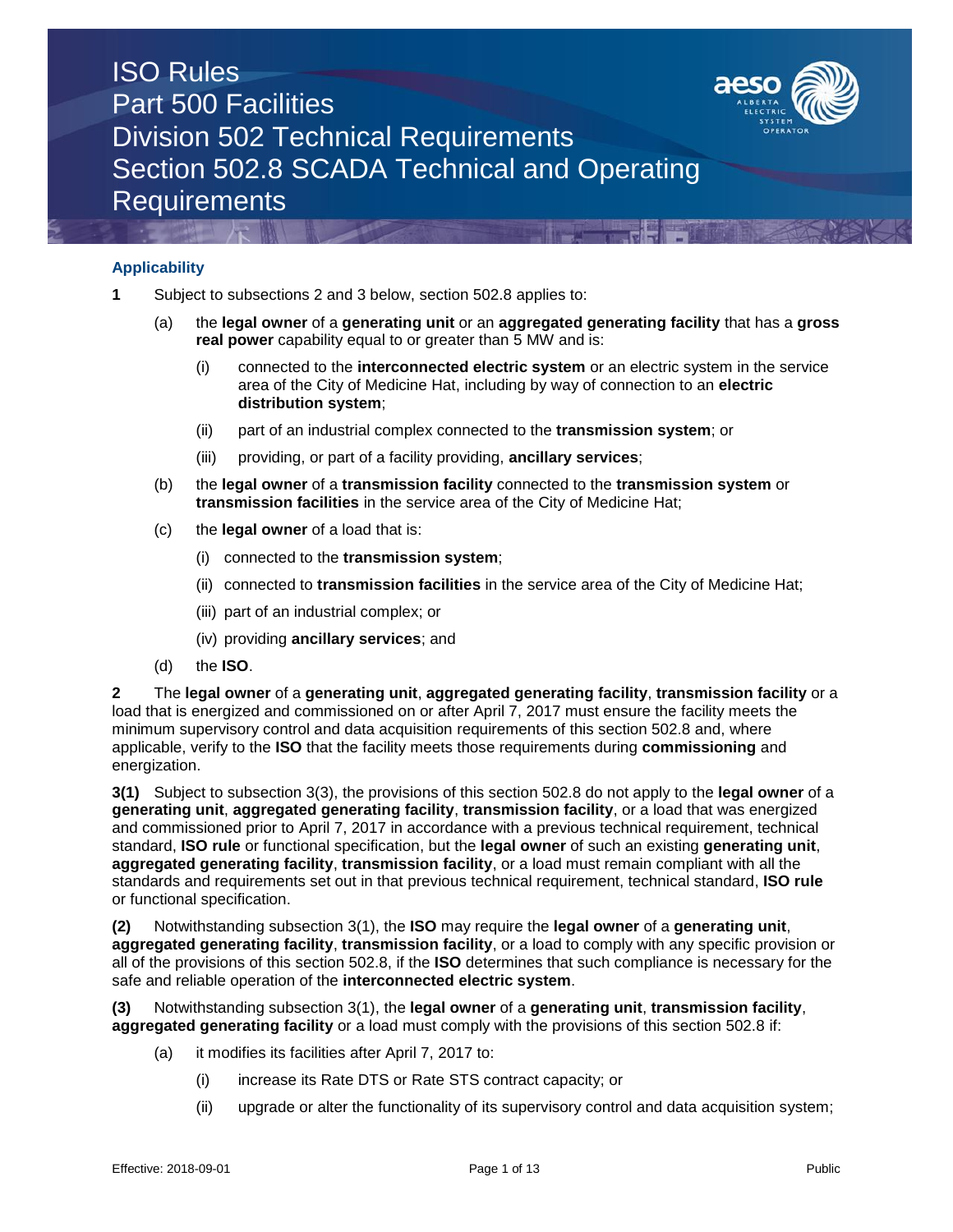

and

(b) the **ISO** determines that such compliance is necessary for safe and reliable operation of the **interconnected electric system**.

### **Functional Specification**

**4(1)** The **ISO** may issue a written functional specification containing details, work requirements and specifications for the design, construction and operation of a supervisory control and data acquisition system for the facility.

**(2)** The functional specification referred to in subsection 4(1) must be generally consistent with the provisions of this section 502.8 but may contain material variances the **ISO** approves of based upon its discrete analysis of any one (1) or more of the technical, economic, safety, operational and **reliability**  requirements related to the specific system or connection project.

### **Use of the Term Legal Owner**

**5(1)** Unless specified otherwise, where the term "**legal owner**" is used below it includes the **legal owner**  of a **generating unit**, an **aggregated generating facility**, a **transmission facility** or a load.

### **Supervisory Control and Data Acquisition Requirements**

**6(1)** The **legal owner** of a synchronous **generating unit** must meet the supervisory control and data acquisition requirements set out in Appendix 1, *SCADA Requirements for Synchronous Generating Units*.

**(2)** The **legal owner** of a wind or solar **aggregated generating facility** must meet the supervisory control and data acquisition requirements set out in Appendix 2, *SCADA Requirements for Wind or Solar Aggregated Generating Facilities*.

**(3)** The **legal owner** of a **generating unit** that is part of an industrial complex and the **legal owner** of a load must meet the supervisory control and data acquisition requirements set out in Appendix 3, *SCADA Requirements for Industrial Complexes and Load*.

**(4)** The **legal owner** of a **transmission facility** must meet the supervisory control and data acquisition requirements set out in Appendix 4, *SCADA Requirements for Transmission Facilities*, if at least one (1) of the following criteria is met:

- (a) the substation contains two (2) or more buses operated above 60 kV nominal voltage;
- (b) the substation contains one (1) or more buses operated above 200 kV nominal voltage;
- (c) the substation contains a capacitor bank, reactor, static VAr compensator or synchronous condenser rated 5 MVAr or greater;
- (d) the substation connects three (3) or more transmission lines above 60 kV;
- (e) the substation supplies local site load, with normally energized site load equipment rated at 5 MVA or greater that are offered for **ancillary services** or are included in **remedial action schemes**;
- (f) the substation supplies local site load with normally energized site load equipment rated at 10 MVA or greater;
- (g) the substation supplies **supplemental reserve** load of 5 MVA or greater; or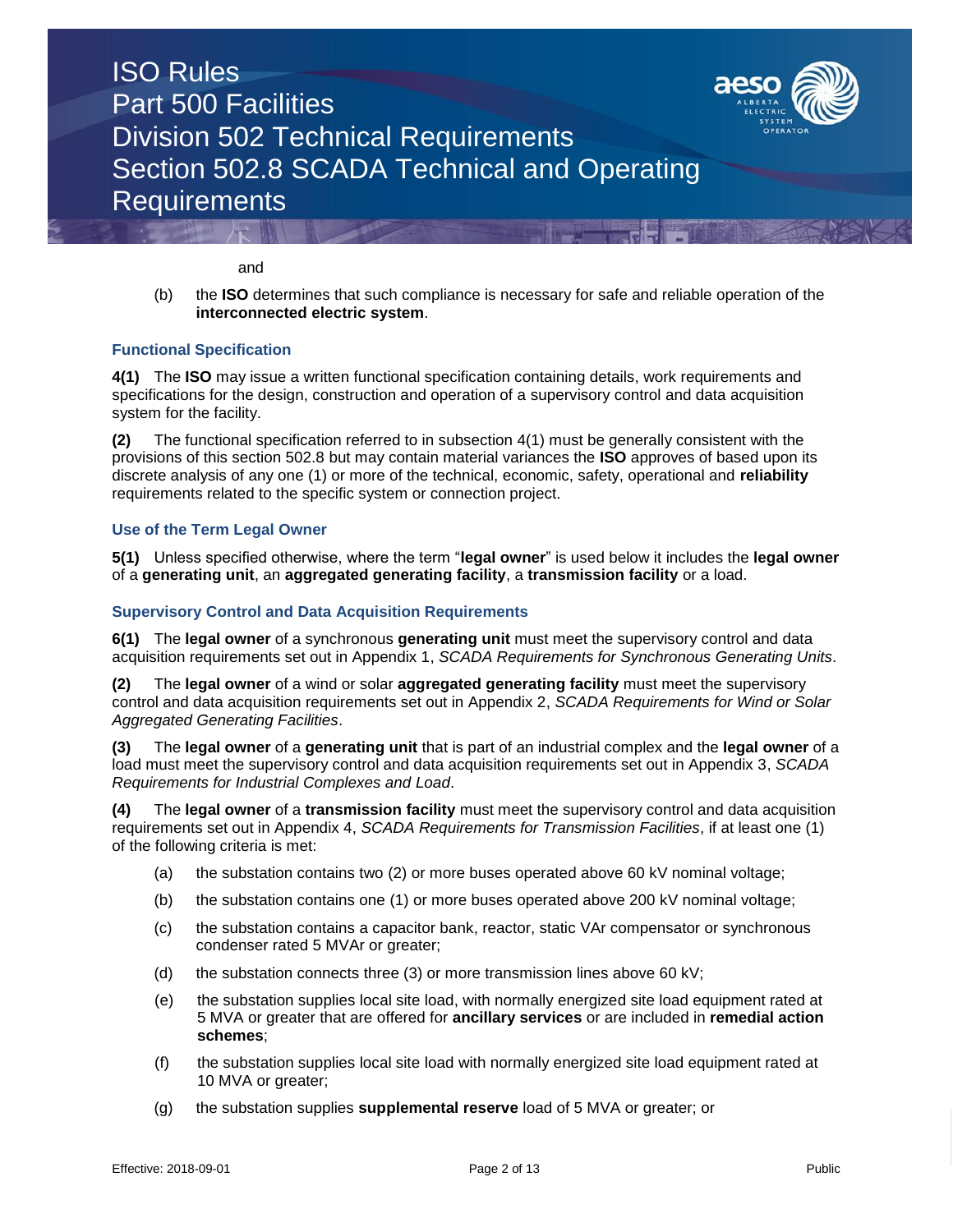

(h) the substation supplies system load that is part of a **remedial action scheme**.

**(5)** The **legal owner** of a **generating unit**, the **legal owner** of an **aggregated generating facility** or the **legal owner** of a load must, if they provide **ancillary services**, meet the supervisory control and data acquisition requirements for **ancillary services** set out in Appendix 5, *SCADA Requirements for Ancillary Services*.

- **(6)** The **ISO** must meet the supervisory control and data acquisition requirements set out in:
	- (i) Appendix 2, *SCADA Requirements for Wind or Solar Aggregated Generating Facilities*; and
	- (ii) Appendix 5, *SCADA Requirements for Ancillary Services*.

### **Separate Meters**

**7** A **legal owner** must gather supervisory control and data acquisition data using a device that is independent from a revenue meter.

#### **Data Acquisition**

**8(1)** The **ISO** must initiate all supervisory control and data acquisition communications with a **legal owner**'s equipment directly connected to the **ISO**'s equipment to acquire supervisory control and data acquisition data from a **legal owner** and must do so using the following means:

- (a) periodic scans; or
- (b) report-by-exception polls.
- **(2)** The **ISO** must configure the **ISO**'s communications device to be the "master" device.

**(3)** A **legal owner** must configure its communication device to be the "slave" device using the appropriate addressing the **ISO** assigns.

**(4)** The **ISO** must, if it initiates communications with a **legal owner** using report-by-exception polls, configure and acquire the supervisory control and data acquisition data so that the data value falls within the allowable deadbands set out in Table 1 below:

| Table 1                            |                                                         |  |  |  |  |  |  |  |  |  |
|------------------------------------|---------------------------------------------------------|--|--|--|--|--|--|--|--|--|
| <b>Allowable Deadband</b><br>Value |                                                         |  |  |  |  |  |  |  |  |  |
| <b>MW</b>                          | 0.5 MW from 0 to 200 MW, 1.0 MW above 200 MW            |  |  |  |  |  |  |  |  |  |
| MVAr                               | 0.5 MVAR from 0 to 200 MVAr, 1.0 MVAr above<br>200 MVAr |  |  |  |  |  |  |  |  |  |
| kV                                 | 0.1 kV from 0 to 20 kV, 0.5 kV above 20 kV              |  |  |  |  |  |  |  |  |  |

**(5)** A **legal owner** must, if it is providing analog values to the **ISO**, provide those values with at least one (1) decimal place accuracy unless otherwise specified in the attached appendices.

**(6)** A **legal owner** must ensure that the transducer is scaled such that the maximum, full scale, value returned is between 120% and 200% of the nominal equipment rating.

**(7)** The **legal owner** of a **generating unit** that uses a mode of operation of either a synchronous condenser or motor, must ensure that the minimum, full scale, values are between 120% and 200% of the lowest operating condition.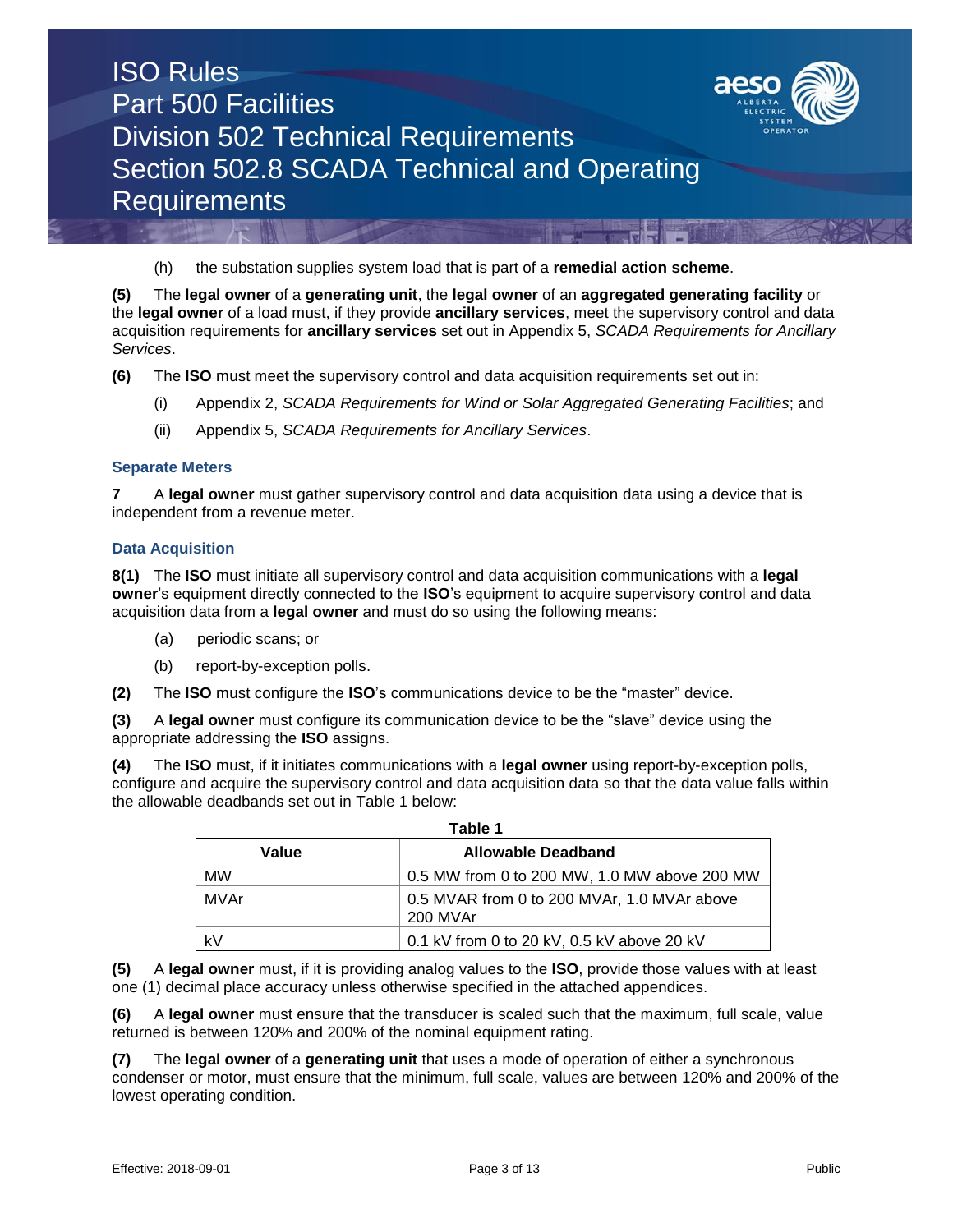

**(8)** A **legal owner** must report supervisory control and data acquisition data relating to power flows with the sign convention of positive power flow being out from a bus, except in situations where source measurements are positive polarity.

- **(9)** Notwithstanding subsection 8(8), a **legal owner** must report:
	- (a) MVAr measurements from a reactor as negative polarity;
	- (b) MW and MVAr measurements from a **collector bus** as positive polarity; and
	- (c) MVAr measurements from a capacitor as positive polarity.

**(10)** A **legal owner** must, if installing a global positioning system clock as required in a functional specification, use the coordinated universal time as the base time where the base time is the universal time code minus seven (7) hours.

**(11)** A **legal owner** must ensure that its global positioning system clock functionality provides for one (1) millisecond time stamped event accuracy and can automatically adjust for seasonal changes to daylight savings time.

### **Supervisory Control and Data Acquisition Communications**

**9(1)** A **legal owner** must implement one (1) of the following communication methods between its facility and the **ISO**:

- (a) an internet connection, if the **legal owner** has a latency time requirement of thirty (30) seconds or greater; or
- (b) a dedicated telecommunications link, if the **legal owner** has a latency time requirement of less than thirty (30) seconds.

**(2)** A **legal owner** must provide and maintain a connectivity point and data communication to both the **ISO**'s primary system coordination centre and the **ISO**'s backup system coordination centre.

**(3)** The **ISO** must provide and maintain a connectivity point to the **legal owner**'s facility at both the **ISO**'s primary system coordination centre and the **ISO**'s backup system coordination centre.

**(4)** The **legal owner** of a **generating unit**, an **aggregated generating facility**, or a load must, if it owns a facility with the capability of combined load and generation greater than 1000 MW, provide two (2) communication circuits to each of the **ISO**'s primary system coordination centre and the **ISO**'s backup system coordination centre and to each of the **legal owner**'s primary and backup communication centres.

**(5)** A **legal owner** of a **generating unit**, an **aggregated generating facility**, or a load must, when providing **ancillary services**, send supervisory control and data acquisition data to each of the **ISO**'s primary system coordination centre and the **ISO**'s backup system coordination centre.

**(6)** A **legal owner** must, based on the **ISO**'s generic communication block diagrams and prior to connecting facilities to the **interconnected electric system** or an electric system in the service area of the City of Medicine Hat, indicate to the **ISO** the generic communication block diagram that depicts the communication protocols between the **legal owner**'s facility and the **ISO**'s system coordination centre, with any variations as appropriate.

**(7)** A **legal owner** must, if it changes the communication protocols used between itself and the **ISO**, communicate these changes to the **ISO** in writing ninety (90) **business days** prior to changing the protocols.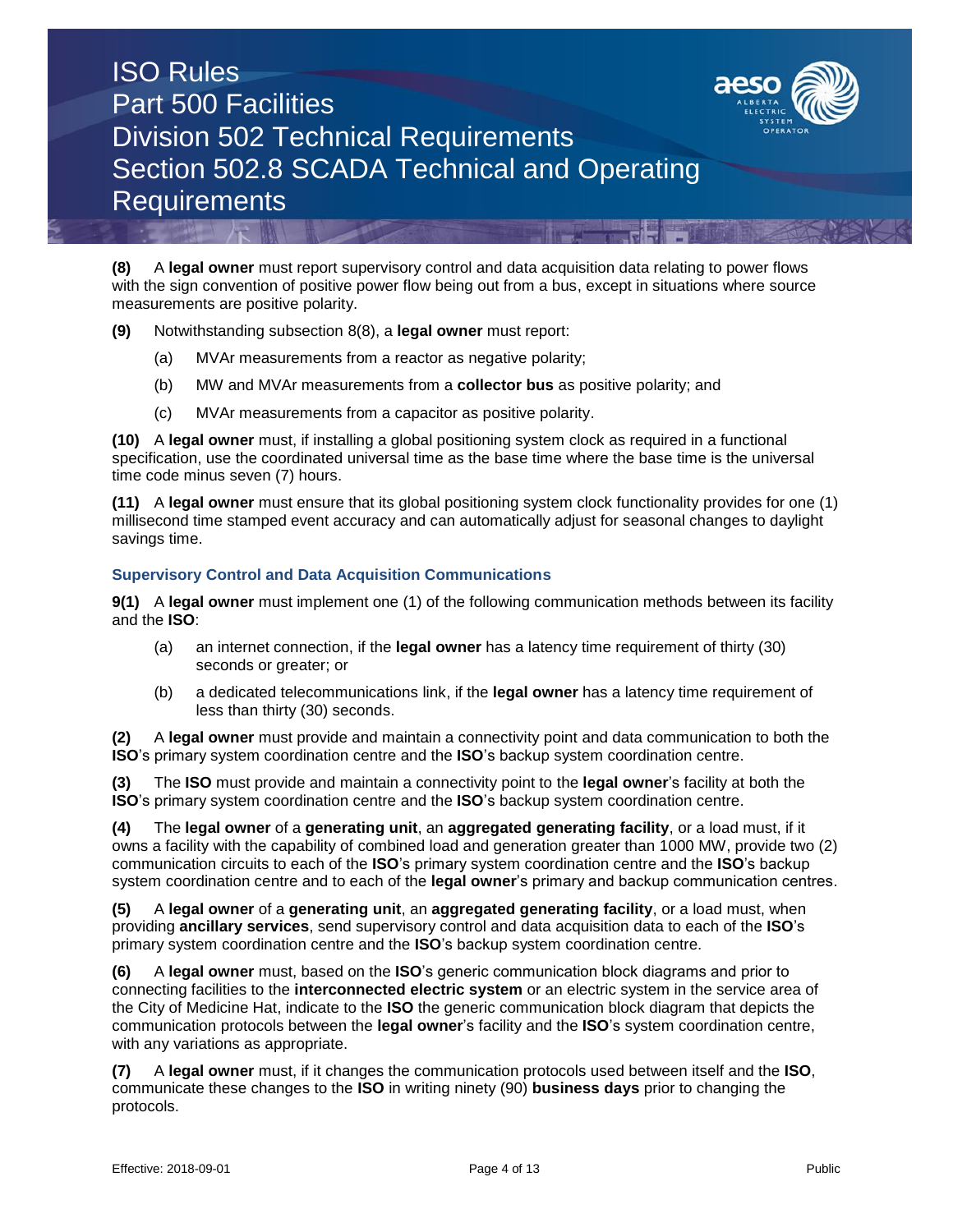

### **Notification of Unplanned Availability**

**10(1)** A **legal owner** must, if any component in the communication circuit becomes unavailable due to an unplanned event, notify the **ISO** as soon as practicable, in writing, after determining such unavailability due to equipment failure.

**(2)** The **ISO** may, following receipt of the notification in 10(1), require the **legal owner** to discontinue the provision of **ancillary services**.

- **(3)** A **legal owner** must provide the **ISO** as soon as practicable, in writing:
	- (a) the cause of any unavailability reported pursuant to subsection  $10(1)$ ;
	- (b) in the event of an equipment failure, a plan, acceptable to the **ISO**, to repair the failed equipment, including testing; and
	- (c) the expected date when the equipment will be repaired and the required measurements will be restored.

**(4)** The **legal owner** must, if the equipment is not repaired and required measurements are not restored by the expected date, notify the **ISO** as soon as practicable, in writing, with the revised date and the reason why the communication system was not repaired.

**(5)** The **legal owner** must notify the **ISO** once the equipment is repaired and the required measurements are restored.

### **Suspected Failure or Erroneous Data of a Remote Terminal Unit**

**11(1)** A **legal owner** must, if it suspects that a remote terminal unit has failed or is providing erroneous data, notify the **ISO** as soon as practicable, in writing, after identifying the failure or data error.

**(2)** The **ISO** must, if it suspects that a remote terminal unit has failed or is providing erroneous data, notify the **legal owner** as soon as practicable, after identifying the failure or data error.

**(3)** The **legal owner** must provide the **ISO** as soon as practicable, in writing, with the date it expects to test the remote terminal unit.

**(4)** The **legal owner** must, if it is unable to test the remote terminal unit on the expected date provided under subsection 11(3), provide the **ISO** as soon as practicable, in writing, with the revised date.

**(5)** The **legal owner** must, after testing the remote terminal unit, confirm if there is a problem with the remote terminal unit or not and notify the **ISO** as soon as practicable, in writing, with the results of the test.

**(6)** The **legal owner** must, if the results of the test indicated that the remote terminal unit has actually failed, provide the **ISO** as soon as practicable, in writing, with a plan acceptable to the **ISO** to repair the failed remote terminal unit and the date by which that the **legal owner** expects to repair or replace the remote terminal unit.

**(7)** The **legal owner** must, if the remote terminal unit is not repaired or replaced by the date provided under subsection 11(6), notify the **ISO** as soon as practicable, in writing, with the revised date.

**(8)** The **legal owner** must notify the **ISO** as soon as practicable, in writing, once the remote terminal is repaired or replaced.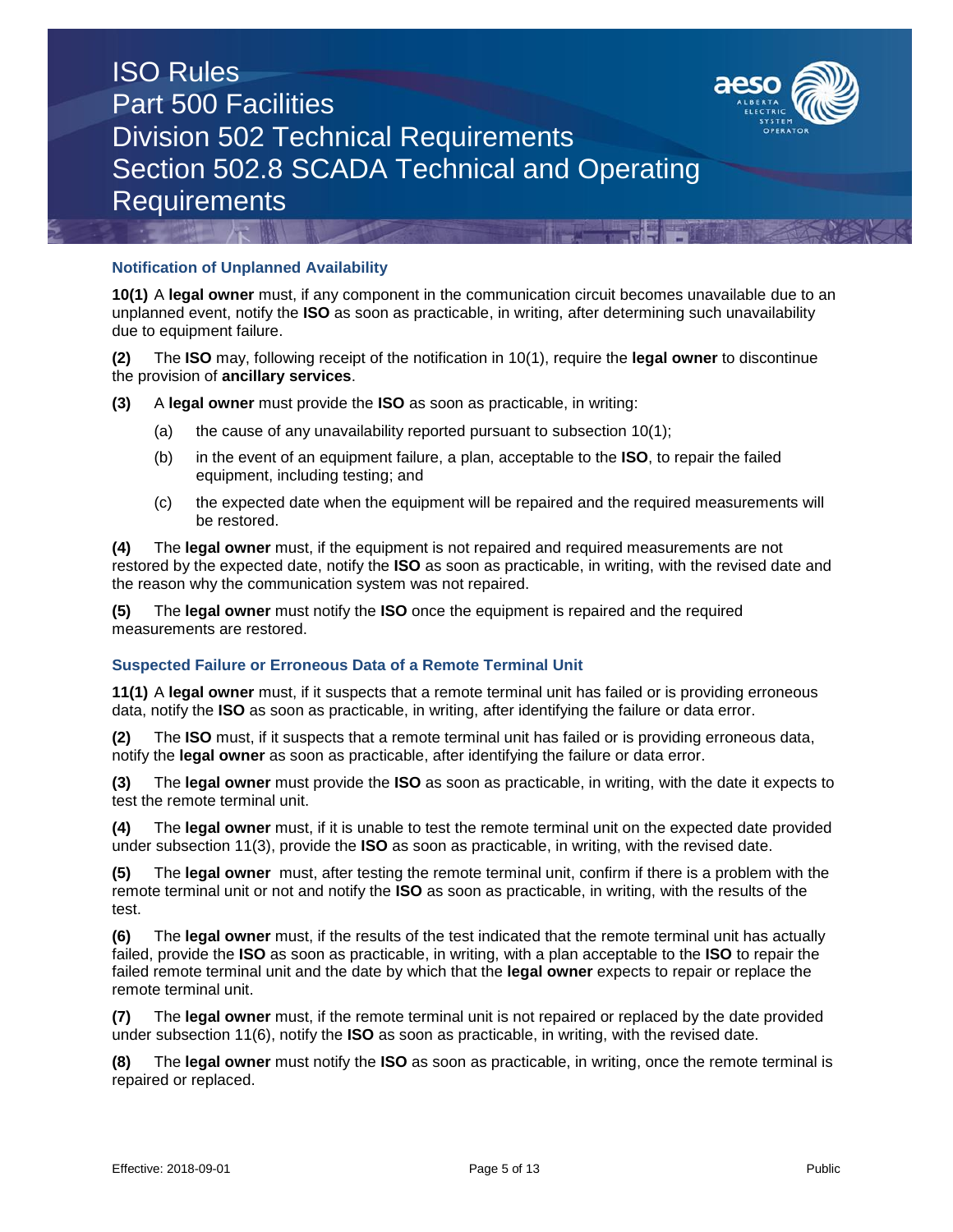

### **Exceptions**

**12** A **legal owner** is not required to comply with the specific supervisory control and data acquisition submission requirements of this section 502.8 applicable to a particular device:

- (a) that is being repaired or replaced in accordance with a plan acceptable to the **ISO** under subsections 10 or 11; and
- (b) the **legal owner** is using reasonable efforts to complete such repair or replacement in accordance with that plan.

#### **Appendices**

- Appendix 1 *SCADA Requirements for Generating Units*
- Appendix 2 *SCADA Requirements for Wind or Solar Aggregated Generating Facilities*
- Appendix 3 *SCADA Requirements for Industrial Complexes and Load*
- Appendix 4 *SCADA Requirements for Transmission Facilities*
- Appendix 5 *SCADA Requirements for Ancillary Services*

#### **Revision History**

| <b>Date</b> | <b>Description</b>                                                                                                                                                                                                                                                                                                                                                                          |
|-------------|---------------------------------------------------------------------------------------------------------------------------------------------------------------------------------------------------------------------------------------------------------------------------------------------------------------------------------------------------------------------------------------------|
| 2018-09-01  | Revised applicability section; clarified which requirements are applicable to<br>synchronous generating units; added requirements for a distribution connected<br>aggregated generating facility; added additional SCADA requirements for wind<br>aggregated generating facilities to Appendix 2; and added SCADA requirements for<br>solar aggregated generating facilities to Appendix 2. |
| 2015-03-27  | Replaced "effective date" with the initial release date in sections 2 and 3; and<br>replaced the word "Effective" in the Revision History to "Date".                                                                                                                                                                                                                                        |
| 2014-12-23  | Appendix 1 amended by combining the two lines concerning generating unit<br>automatic voltage regulation into one line. Appendix 5 amended reflect that the<br>regulating reserve set point signal is sent by ISO every 4 seconds, not every 2<br>seconds. Appendix 5 amended to include the measurement point for load when<br>providing spinning reserve.                                 |
| 2013-02-28  | Initial Release                                                                                                                                                                                                                                                                                                                                                                             |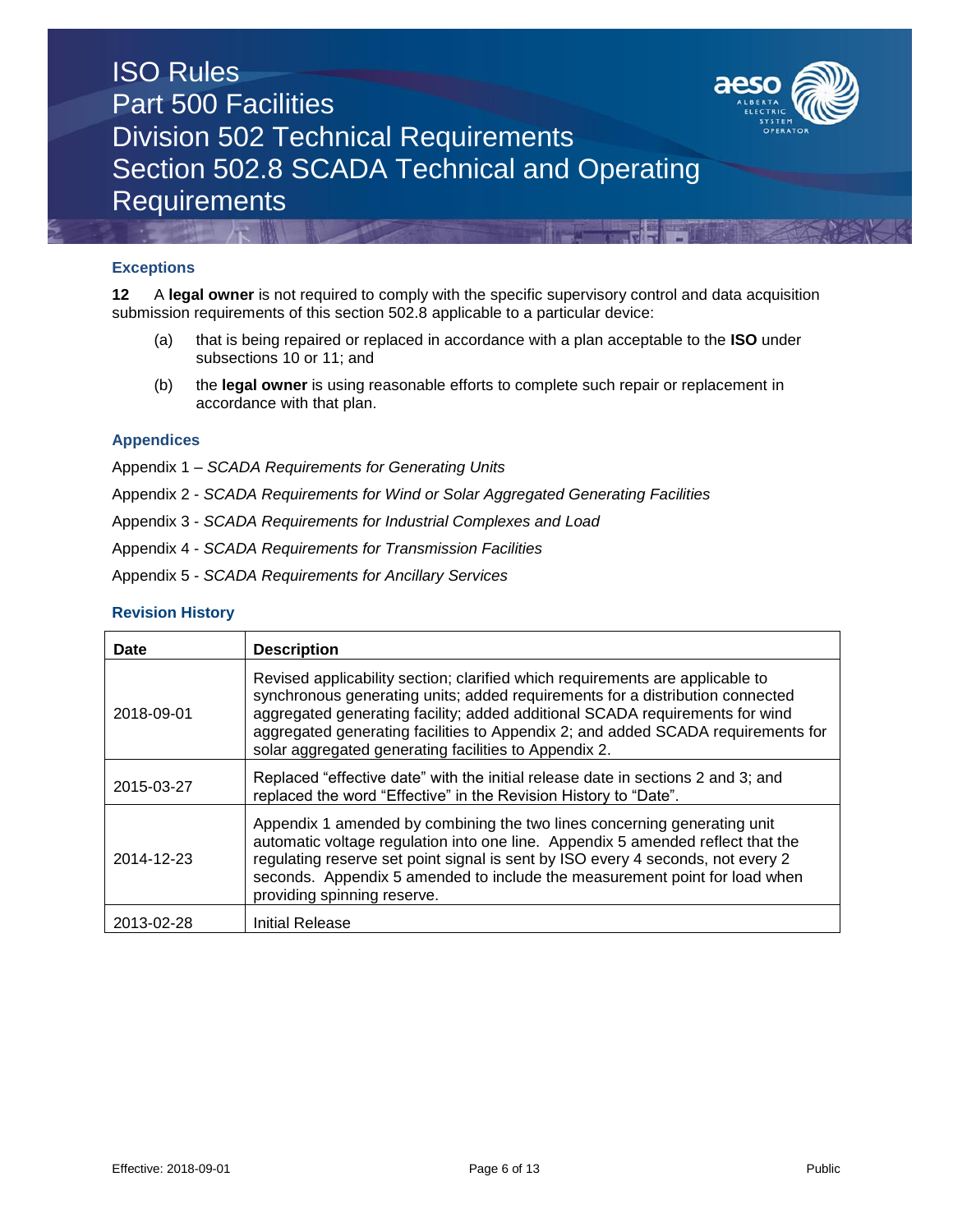ڪ



| Facility/<br><b>Service</b><br><b>Description</b> | Signal<br>Type | <b>Point Description</b>                                                                                                                                                                                                                 |                     | Parameter                         |                           |                                         | Latency and Availability Requirements Based on Maximum Authorized Real Power |                                             |            |                                             |                   |                                            |  |                                                         |  |                                                                                         |  |                                                                     |
|---------------------------------------------------|----------------|------------------------------------------------------------------------------------------------------------------------------------------------------------------------------------------------------------------------------------------|---------------------|-----------------------------------|---------------------------|-----------------------------------------|------------------------------------------------------------------------------|---------------------------------------------|------------|---------------------------------------------|-------------------|--------------------------------------------|--|---------------------------------------------------------|--|-----------------------------------------------------------------------------------------|--|---------------------------------------------------------------------|
|                                                   |                |                                                                                                                                                                                                                                          |                     |                                   |                           |                                         |                                                                              |                                             |            |                                             | Accuracy<br>Level | Resolution                                 |  | <b>Maximum authorized</b><br>real power less than 50 MW |  | Maximum authorized real power equal to or<br>greater than 50 MW<br>and less than 300 MW |  | Maximum authorized real<br>power equal to or<br>greater than 300 MW |
|                                                   |                |                                                                                                                                                                                                                                          |                     |                                   |                           |                                         | Latency                                                                      | Availability (%)                            | Latency    | Availability (%)                            | Latency           | Availability (%)                           |  |                                                         |  |                                                                                         |  |                                                                     |
| For each                                          |                | Communications failure alarm from remote terminal unit acting as a data concentrator for one or more generating<br>units to a transmission facility control centre (if applicable)                                                       | $0 = Normal$        | $1 =$ Alarm                       |                           | N/A                                     | 30 seconds                                                                   | 98.0%<br>mean time to repair is<br>48 hours |            | 98.0%<br>mean time to repair is<br>48 hours |                   | 99.8%                                      |  |                                                         |  |                                                                                         |  |                                                                     |
| power plant                                       | Status         | Communications failure indication between an intelligent electronic device and any remote terminal unit acting as a<br>data concentrator                                                                                                 | $0 = \text{Normal}$ | $1 =$ Alarm                       |                           |                                         |                                                                              |                                             | 15 seconds |                                             | 4 seconds         | mean time to repair<br>is 4 hours          |  |                                                         |  |                                                                                         |  |                                                                     |
|                                                   |                | Gross real power as measured at the stator winding terminal                                                                                                                                                                              | <b>MW</b>           |                                   |                           | $0.5%$ of the                           |                                                                              |                                             |            |                                             |                   |                                            |  |                                                         |  |                                                                                         |  |                                                                     |
|                                                   |                | Gross reactive power as measured at the stator winding terminal                                                                                                                                                                          |                     | $+/- 2%$ of<br>MVAr<br>full scale |                           | point being                             |                                                                              |                                             |            |                                             |                   |                                            |  |                                                         |  |                                                                                         |  |                                                                     |
|                                                   |                | <b>Generating unit</b> voltage at the generator stator winding terminal or equivalent bus voltage                                                                                                                                        | kV                  |                                   |                           | monitored                               |                                                                              |                                             |            |                                             |                   |                                            |  |                                                         |  |                                                                                         |  |                                                                     |
|                                                   |                | Unit frequency as measured at the stator winding terminal or equivalent bus frequency                                                                                                                                                    | Hertz               |                                   | $+/- 0.012$<br>Hz         | 0.001 Hz                                |                                                                              |                                             |            |                                             |                   |                                            |  |                                                         |  |                                                                                         |  |                                                                     |
|                                                   |                | Net real power as measured on the high side terminal of the transmission system step up transformer                                                                                                                                      | <b>MW</b>           |                                   |                           |                                         |                                                                              |                                             |            |                                             |                   |                                            |  |                                                         |  |                                                                                         |  |                                                                     |
|                                                   |                | Net real power of summated generation of a facility with multiple generating units offering as a single market<br>participant                                                                                                            | <b>MW</b>           |                                   |                           |                                         |                                                                              |                                             |            |                                             |                   |                                            |  |                                                         |  |                                                                                         |  |                                                                     |
|                                                   |                | Net reactive power as measured on the high side terminal of the transmission system step up transformer                                                                                                                                  | <b>MVAr</b>         |                                   |                           |                                         |                                                                              |                                             |            |                                             |                   |                                            |  |                                                         |  |                                                                                         |  |                                                                     |
|                                                   |                | Net reactive power of summated generation of a facility with multiple generating units offering as a single market<br>participant                                                                                                        | <b>MVAr</b>         |                                   |                           |                                         |                                                                              |                                             |            |                                             |                   |                                            |  |                                                         |  |                                                                                         |  |                                                                     |
|                                                   |                | Unit service load measured on the high side of the unit service transformer if the capacity is greater than 0.5 MW                                                                                                                       | <b>MW</b>           |                                   |                           |                                         |                                                                              |                                             |            |                                             |                   |                                            |  |                                                         |  |                                                                                         |  |                                                                     |
| For each<br>synchronous                           | Analog         | Unit service load measured on the high side of the unit service transformer if the capacity is greater than 0.5 MW                                                                                                                       | MVAr                |                                   |                           | 0.5% of the<br>point being<br>monitored | 30 seconds                                                                   | 98.0%<br>mean time to repair is             | 15 seconds | 98.0%<br>mean time repair is to             | 4 seconds         | 99.8%<br>mean time to repair               |  |                                                         |  |                                                                                         |  |                                                                     |
| generating<br>unit directly                       |                | Station service load real power if the capacity is greater than 0.5 MW, or if the station service load is for multiple<br>units then the combined load for those units, measured on the high side of the station service transformer     | <b>MW</b>           |                                   | $+/- 2%$ of<br>full scale |                                         |                                                                              | 48 hours                                    |            | 48 hours                                    |                   | is 4 hours                                 |  |                                                         |  |                                                                                         |  |                                                                     |
| connected to<br>the<br>transmission               |                | Station service load reactive power if the capacity is greater than 0.5 MW, or if the station service load is for<br>multiple units then the combined load for those units, measured on the high side of the station service transformer | MVAr                |                                   |                           |                                         |                                                                              |                                             |            |                                             |                   |                                            |  |                                                         |  |                                                                                         |  |                                                                     |
| system or<br>transmission<br>facilities in        |                | Excitation system real power if the capacity is greater than 0.5 MW, measured on the high side of the excitation<br>system transformer                                                                                                   | <b>MW</b>           |                                   |                           |                                         |                                                                              |                                             |            |                                             |                   |                                            |  |                                                         |  |                                                                                         |  |                                                                     |
| the service<br>area of                            |                | Excitation system reactive power if the capacity is greater than 0.5 MW, measured on the high side of the excitation<br>system transformer                                                                                               | MVAr                |                                   |                           |                                         |                                                                              |                                             |            |                                             |                   |                                            |  |                                                         |  |                                                                                         |  |                                                                     |
| Medicine Hat                                      |                | Voltage at the point of connection to the transmission system                                                                                                                                                                            | kV                  |                                   |                           |                                         |                                                                              |                                             |            |                                             |                   |                                            |  |                                                         |  |                                                                                         |  |                                                                     |
|                                                   |                | Automatic voltage regulation setpoint                                                                                                                                                                                                    | kV                  |                                   |                           |                                         |                                                                              |                                             |            |                                             |                   |                                            |  |                                                         |  |                                                                                         |  |                                                                     |
|                                                   |                | Transmission system step-up transformer tap position if the step up transformer has a load tap changer                                                                                                                                   | Tap position        |                                   | Integer<br>Value          |                                         |                                                                              |                                             |            |                                             |                   |                                            |  |                                                         |  |                                                                                         |  |                                                                     |
|                                                   |                | Ambient temperature if the generating unit is a gas turbine generating unit (range of minus 50 degrees to plus 50<br>degrees Celsius)                                                                                                    | degrees Celsius     |                                   | $+/- 2%$ of<br>full scale | 1 degree                                |                                                                              |                                             |            |                                             |                   |                                            |  |                                                         |  |                                                                                         |  |                                                                     |
|                                                   |                | Breaker, circuit switchers, motor operated switches and other devices that can remotely or automatically control the<br>connection to the AIES; and does not include manually operated air breaks.                                       | $0 =$ Open          | $1 = Closed$                      |                           |                                         |                                                                              |                                             |            |                                             |                   |                                            |  |                                                         |  |                                                                                         |  |                                                                     |
|                                                   | <b>Status</b>  | Transmission system step up transformer voltage regulator if the transmission system step up transformer has a<br>load tap changer                                                                                                       | $0 =$ Manual        | $1 = Auto$                        |                           | N/A                                     | 30 seconds                                                                   | 98.0%<br>mean time to repair is<br>48 hours | 15 seconds | 98.0%<br>mean time to repair is<br>48 hours | 4 seconds         | 99.8%<br>mean time to repair<br>is 4 hours |  |                                                         |  |                                                                                         |  |                                                                     |
|                                                   |                | Generating unit power system stabilizer (PSS) status                                                                                                                                                                                     | $0 = \text{Off}$    | $1 = On$                          |                           |                                         |                                                                              |                                             |            |                                             |                   |                                            |  |                                                         |  |                                                                                         |  |                                                                     |
|                                                   |                | Generating unit automatic voltage regulation (AVR) in service and controlling voltage                                                                                                                                                    | $0 = \text{Off}$    | $1 = On$                          |                           |                                         |                                                                              |                                             |            |                                             |                   |                                            |  |                                                         |  |                                                                                         |  |                                                                     |
|                                                   |                | Remedial action scheme armed status, if applicable                                                                                                                                                                                       | $0 =$               | $1 =$ Armed                       |                           |                                         | latency is 15 seconds<br>4 seconds                                           |                                             |            |                                             | 99.8%             |                                            |  |                                                         |  |                                                                                         |  |                                                                     |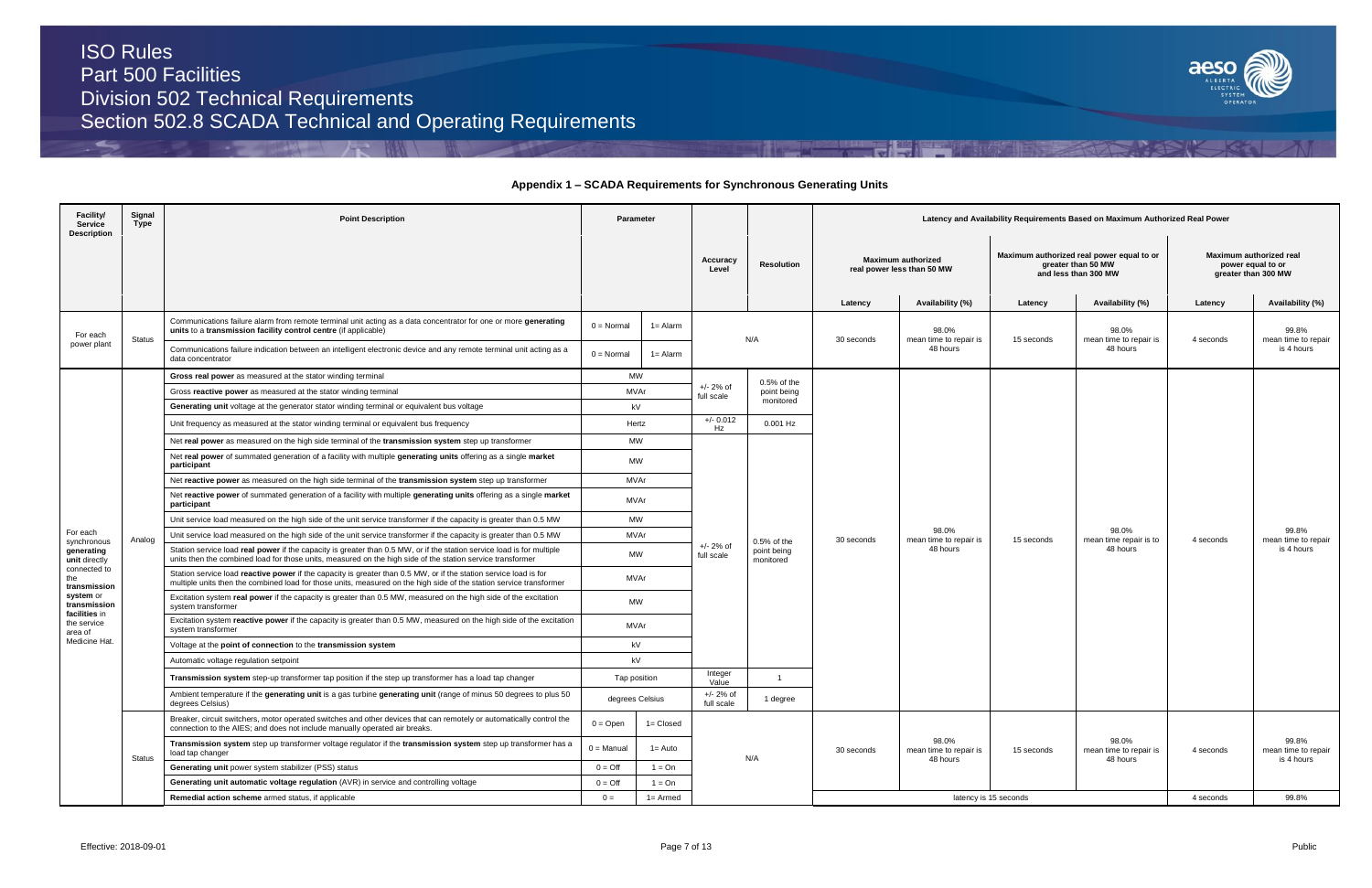ڪ



|                                                                                                                                                                                                                   |               |                                                                                                                                                                                     | Disarmed     |                 |                            |               | availability is 98%                                                         | mean time to repair |
|-------------------------------------------------------------------------------------------------------------------------------------------------------------------------------------------------------------------|---------------|-------------------------------------------------------------------------------------------------------------------------------------------------------------------------------------|--------------|-----------------|----------------------------|---------------|-----------------------------------------------------------------------------|---------------------|
|                                                                                                                                                                                                                   |               | Remedial action scheme operated status on communications failure, if applicable                                                                                                     | $0 = Normal$ | $1 =$ Alarm     |                            |               | mean time to repair is 48 hours                                             | is 4 hours          |
|                                                                                                                                                                                                                   |               | Remedial action scheme operated status on runback, if applicable                                                                                                                    | $0 = Normal$ | $1 =$ Alarm     |                            |               |                                                                             |                     |
|                                                                                                                                                                                                                   |               | Remedial action scheme operated status on trip, if applicable                                                                                                                       | $0 = Normal$ | $1 =$ Alarm     |                            |               |                                                                             |                     |
| For each<br>distribution                                                                                                                                                                                          |               | Gross real power as measured at the stator winding terminal                                                                                                                         | <b>MW</b>    |                 |                            | $0.5%$ of the |                                                                             |                     |
| connected                                                                                                                                                                                                         | Analog        | Gross reactive power as measured at the stator winding terminal                                                                                                                     | MVAr         |                 | $+/- 2\%$ of<br>full scale | point being   |                                                                             |                     |
| synchronous<br>generating                                                                                                                                                                                         |               | Generating unit voltage at the generator stator winding terminal or equivalent bus voltage                                                                                          | kV           |                 |                            | monitored     |                                                                             |                     |
| <b>unit</b> . or<br>aggregated<br>generating<br>facilities<br>consisting of<br>synchronous<br>generating<br>units, where<br>the total<br>turbine<br>nameplate<br>rating is<br>greater than<br>or equal to 5<br>MW | <b>Status</b> | Breaker, circuit switchers, motor operated air brakes and other devices that can remotely control the connection to<br>the AIES; and does not include manually operated air breaks. | $0 =$ Open   | $1 =$<br>Closed |                            | N/A           | Latency is 30 seconds; Availability is 98%; Mean time to repair is 48 hours |                     |

**相似**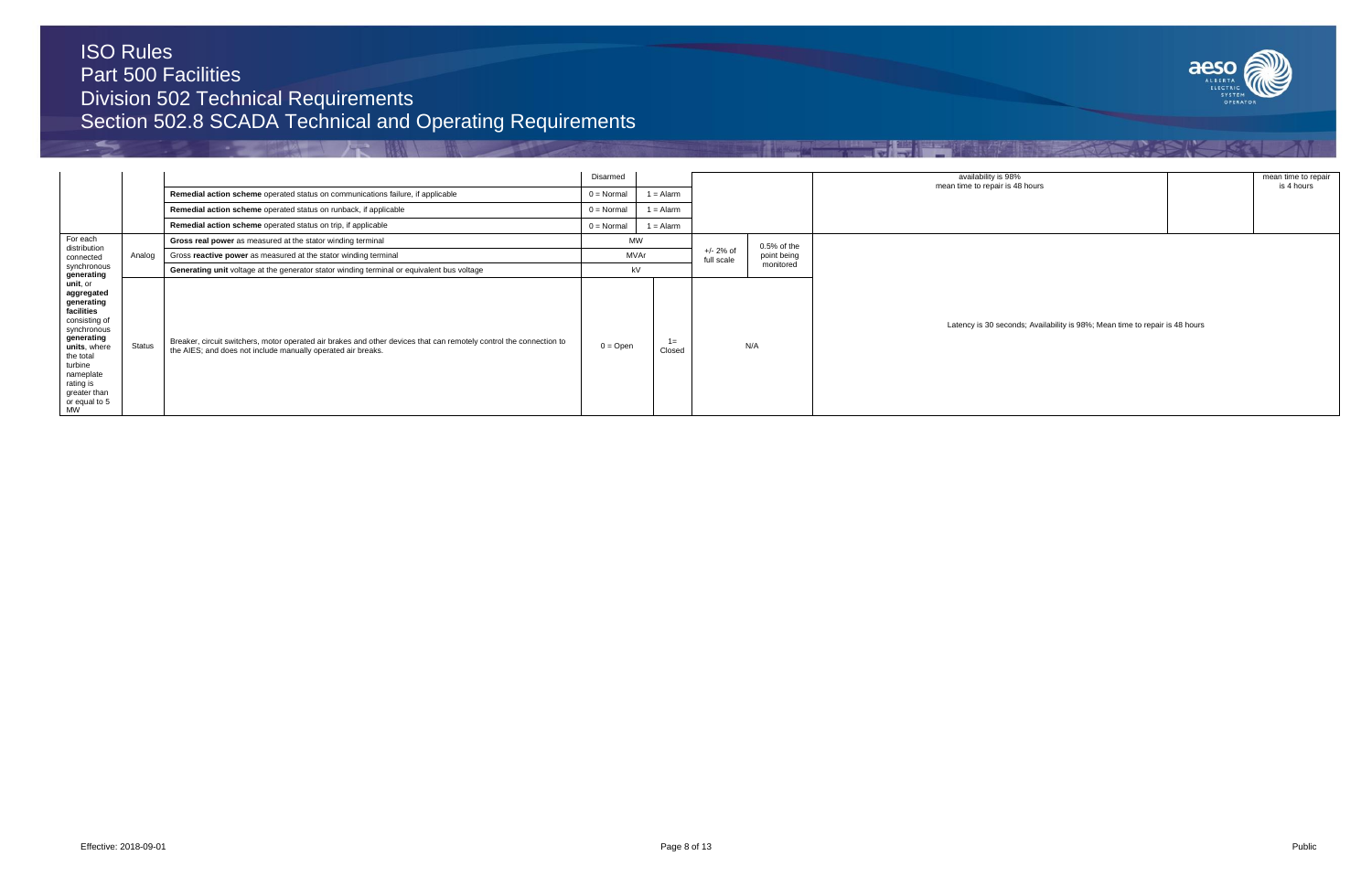ڪ



### **Appendix 2 – SCADA Requirements for Wind or Solar Aggregated Generating Facilities**

| <b>Facility / Service</b><br><b>Description</b>                                                       | <b>Signal Type</b> | <b>Point Description</b>                                                                                                                                                                                                   | Parameter                                       |          |                              |                                      |               |                                                                      |               |                                                                                                         | Latency and Availability Requirements Based on Maximum Authorized<br><b>Real Power</b> |                                                                     |  |  |
|-------------------------------------------------------------------------------------------------------|--------------------|----------------------------------------------------------------------------------------------------------------------------------------------------------------------------------------------------------------------------|-------------------------------------------------|----------|------------------------------|--------------------------------------|---------------|----------------------------------------------------------------------|---------------|---------------------------------------------------------------------------------------------------------|----------------------------------------------------------------------------------------|---------------------------------------------------------------------|--|--|
|                                                                                                       |                    |                                                                                                                                                                                                                            |                                                 |          | <b>Accuracy Level</b>        | <b>Resolution</b>                    |               | <b>Maximum</b><br>authorized<br>real power less than<br><b>50 MW</b> |               | <b>Maximum</b><br>authorized real<br>power equal to or<br>greater than 50 MW<br>and less than 300<br>МW |                                                                                        | Maximum authorized real<br>power equal to or<br>greater than 300 MW |  |  |
|                                                                                                       |                    |                                                                                                                                                                                                                            |                                                 |          |                              |                                      | Latency       | Availabil<br>ity (%)                                                 | Latency       | Availabil<br>ity (%)                                                                                    | Latency                                                                                | Availability (%)                                                    |  |  |
|                                                                                                       |                    | Real power of each collector system feeder                                                                                                                                                                                 | MW                                              |          |                              |                                      |               |                                                                      |               |                                                                                                         |                                                                                        |                                                                     |  |  |
|                                                                                                       |                    | Reactive power of each collector system feeder                                                                                                                                                                             | MVAr                                            |          |                              |                                      |               |                                                                      |               |                                                                                                         |                                                                                        |                                                                     |  |  |
|                                                                                                       |                    | Voltage for each collector bus                                                                                                                                                                                             | kV                                              |          |                              |                                      |               |                                                                      |               |                                                                                                         |                                                                                        |                                                                     |  |  |
|                                                                                                       |                    | Real power of station service over 0.5 MW                                                                                                                                                                                  | MW                                              |          |                              | 0.5% of the point being              |               |                                                                      |               |                                                                                                         |                                                                                        |                                                                     |  |  |
|                                                                                                       |                    | Reactive power of station service over 0.5 MW                                                                                                                                                                              | MVAr                                            |          | +/- 2% of full scale         | monitored                            |               |                                                                      |               |                                                                                                         |                                                                                        |                                                                     |  |  |
|                                                                                                       |                    | Reactive power of each reactive power resource (other than generating units)                                                                                                                                               | MVAr                                            |          |                              |                                      |               |                                                                      |               |                                                                                                         |                                                                                        |                                                                     |  |  |
|                                                                                                       |                    | Real power at the low side of transmission system step up transformer                                                                                                                                                      | MW                                              |          |                              |                                      |               |                                                                      |               |                                                                                                         |                                                                                        |                                                                     |  |  |
|                                                                                                       |                    | Reactive power at the low side of transmission system step up transformer                                                                                                                                                  | MVAr                                            |          |                              |                                      |               |                                                                      |               |                                                                                                         |                                                                                        |                                                                     |  |  |
|                                                                                                       |                    | Transmission system step-up transformer tap position if the step up transformer<br>has a load tap changer                                                                                                                  | Tap position                                    |          | Integer Value                | $\overline{1}$                       |               |                                                                      |               |                                                                                                         |                                                                                        |                                                                     |  |  |
|                                                                                                       |                    | Net real power at the point of connection                                                                                                                                                                                  | MW                                              |          |                              | 0.5% of the point being              |               |                                                                      |               |                                                                                                         |                                                                                        |                                                                     |  |  |
|                                                                                                       |                    | Net reactive power at the point of connection                                                                                                                                                                              | MVAr                                            |          | $+/- 2%$ of full scale       | monitored                            |               |                                                                      |               |                                                                                                         |                                                                                        |                                                                     |  |  |
|                                                                                                       |                    | Frequency at the point of connection                                                                                                                                                                                       | Hertz                                           |          | +/- 0.012 Hz                 | 0.001 Hz                             |               |                                                                      |               |                                                                                                         |                                                                                        |                                                                     |  |  |
|                                                                                                       |                    | Voltage at the point of connection                                                                                                                                                                                         | kV                                              |          |                              |                                      |               | 98.0%<br>mean                                                        |               | 98.0%<br>mean                                                                                           |                                                                                        | 99.8%                                                               |  |  |
| For each wind or solar                                                                                |                    | Voltage regulation system set point                                                                                                                                                                                        | kV                                              |          | $+/- 2\%$ of full scale      |                                      | 30<br>seconds | time to                                                              | 15<br>seconds | time to                                                                                                 | $\overline{4}$<br>seconds                                                              | mean time to                                                        |  |  |
| aggregated generating<br>facility directly connected<br>to the transmission<br>system or transmission | Analog             | Potential real power capability, being the real power that would have been<br>produced at the point of connection without aggregated generating facilities<br>curtailment and based on real time meteorological conditions |                                                 | MW       | +/-10% of full scale         | 0.5% of the point being              | monitored     | repair is<br>48 hours                                                |               | repair is<br>48 hours                                                                                   |                                                                                        | repair is 4 hours                                                   |  |  |
| facilities in the service<br>area of the City of                                                      |                    | Real power limit used in the power limiting control system at the aggregated<br>generating facilities                                                                                                                      | MW                                              |          | $+/- 2\%$ of full scale      |                                      |               |                                                                      |               |                                                                                                         |                                                                                        |                                                                     |  |  |
| Medicine Hat,                                                                                         |                    | Wind speed at hub height as collected at the meterological tower, (for wind<br>facilities)                                                                                                                                 | Meters per second                               |          | +/- 2% of anemometer maximum |                                      |               |                                                                      |               |                                                                                                         |                                                                                        |                                                                     |  |  |
|                                                                                                       |                    | Wind direction from the true north as collected at the meterological tower, (for wind<br>facilities)                                                                                                                       | Degrees                                         |          | $+/- 5$ degrees              | 1 degree                             |               |                                                                      |               |                                                                                                         |                                                                                        |                                                                     |  |  |
|                                                                                                       |                    | Barometric pressure with precision for instantaneous measurements to the nearest<br>6 HPA (for wind facilities)                                                                                                            | HPa                                             |          | Nearest 6 HPA                | 1HPA                                 |               |                                                                      |               |                                                                                                         |                                                                                        |                                                                     |  |  |
|                                                                                                       |                    | Ambient temperature (for wind facilities)                                                                                                                                                                                  | $^{\circ}$ C                                    |          | $+/- 1$ degrees              | 1 deg c                              |               |                                                                      |               |                                                                                                         |                                                                                        |                                                                     |  |  |
|                                                                                                       |                    | Wind Speed at 2-10m above ground (for solar facilities)                                                                                                                                                                    | m/s                                             |          | +/- 2% of anemometer maximum | 0.5% of the point being<br>monitored |               |                                                                      |               |                                                                                                         |                                                                                        |                                                                     |  |  |
|                                                                                                       |                    | Wind direction from the true north at 2-10m above ground (for solar facilities)                                                                                                                                            | Degrees                                         |          | $+/- 5$ degrees              | 1 degree                             |               |                                                                      |               |                                                                                                         |                                                                                        |                                                                     |  |  |
|                                                                                                       |                    | Ambient Temperature (for solar facilities)                                                                                                                                                                                 | $\rm ^{0}C$                                     |          | $+/- 1$ degrees              | 1 deg C                              |               |                                                                      |               |                                                                                                         |                                                                                        |                                                                     |  |  |
|                                                                                                       |                    | Global Horizontal Irradiance (for solar facilities)                                                                                                                                                                        | W/m <sup>2</sup>                                |          | $\pm$ 25 W/m <sup>2</sup>    | 1 W/m2                               |               |                                                                      |               |                                                                                                         |                                                                                        |                                                                     |  |  |
|                                                                                                       |                    | (FROM ISO) Facility limit                                                                                                                                                                                                  | <b>MW</b>                                       |          | N/A                          | 0.1 MW                               |               |                                                                      |               | Signal sent by ISO                                                                                      |                                                                                        |                                                                     |  |  |
|                                                                                                       |                    | (FROM ISO) Reason for facility limit                                                                                                                                                                                       | $1 =$ Transmission.<br>$2=$ Ramp, $3=$ No limit |          | N/A                          |                                      |               |                                                                      |               | Signal sent by ISO                                                                                      |                                                                                        |                                                                     |  |  |
|                                                                                                       | <b>Status</b>      | Communications failure alarm from remote terminal unit acting as a data<br>concentrator for one or more generating units to a transmission facility control<br>centre (if applicable)                                      | $0 = Normal$                                    | 1= Alarm | N/A                          |                                      | 30<br>seconds | 98.0%<br>mean<br>time to                                             | 15<br>seconds | 98.0%<br>mean<br>time to                                                                                | seconds                                                                                | 99.8%<br>mean time to<br>repair is 4 hours                          |  |  |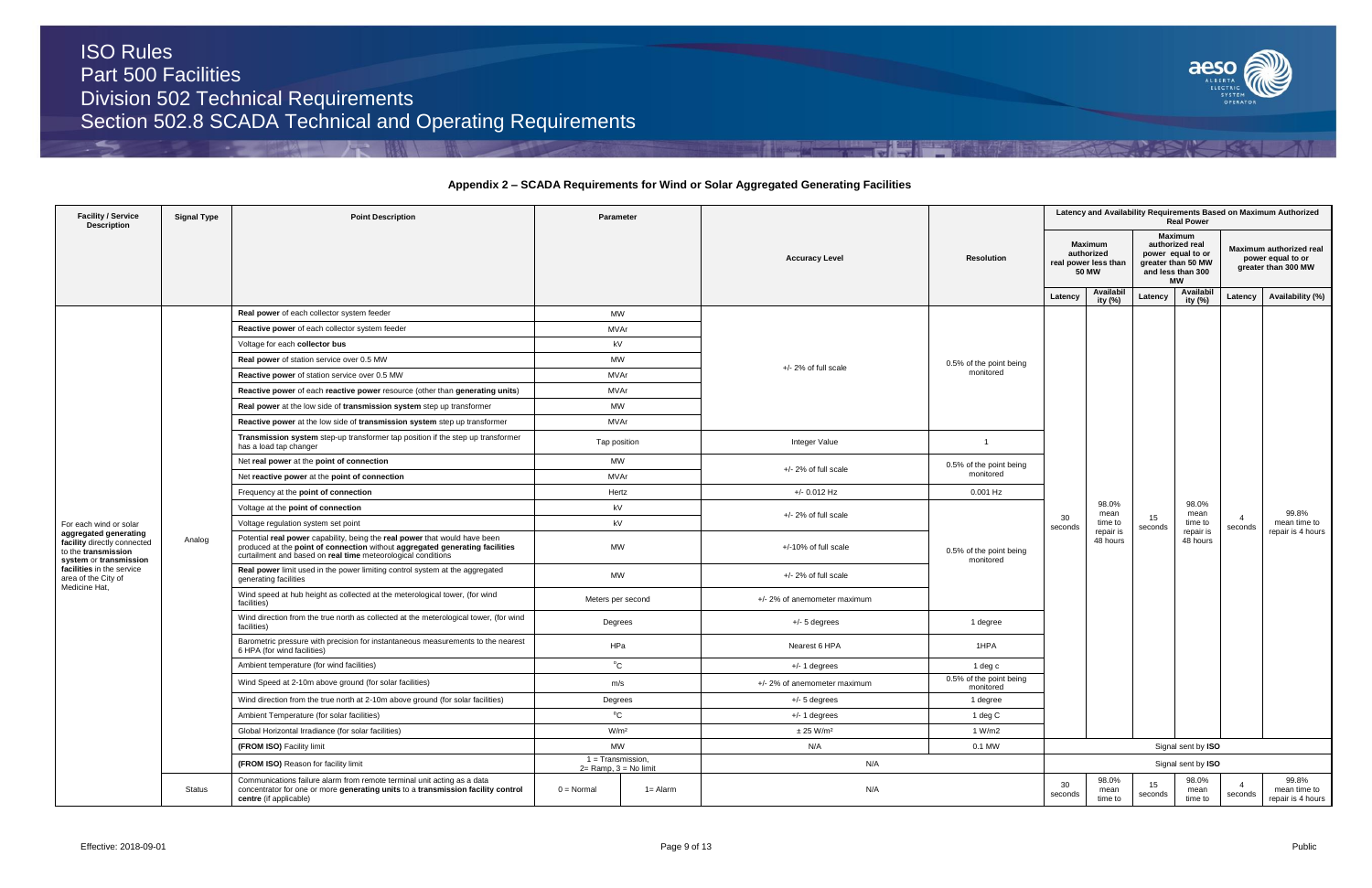ڪ

**The Second Street** 

|      |                       |                                                                                 | SYSTEM<br>OPERATOR | $\overline{\phantom{a}}$ |  |
|------|-----------------------|---------------------------------------------------------------------------------|--------------------|--------------------------|--|
|      |                       |                                                                                 |                    |                          |  |
|      |                       |                                                                                 |                    |                          |  |
|      | repair is<br>48 hours | repair is<br>48 hours                                                           |                    |                          |  |
|      |                       |                                                                                 |                    |                          |  |
| eing |                       |                                                                                 |                    |                          |  |
| eing |                       |                                                                                 |                    |                          |  |
| eing |                       |                                                                                 |                    |                          |  |
| eing |                       |                                                                                 |                    |                          |  |
| eing |                       |                                                                                 |                    |                          |  |
| eing |                       | latency is 30 seconds<br>availability is 98%<br>mean time to repair is 48 hours |                    |                          |  |
|      |                       |                                                                                 |                    |                          |  |
| eing |                       |                                                                                 |                    |                          |  |
|      |                       |                                                                                 |                    |                          |  |
|      |                       |                                                                                 |                    |                          |  |
|      |                       | Signal sent by ISO<br>Signal sent by ISO                                        |                    |                          |  |
|      |                       | Latency is 30 seconds; Availability is 98%; Mean time to repair is 48 hours     |                    |                          |  |
|      |                       |                                                                                 |                    |                          |  |

aeso

|                                                                                   |        | Communications failure indication between an intelligent electronic device and any                                                                                                                                         | $0 = Normal$     | $1 =$ Alarm                                   |                              |                                      | repair is                                                                   | repair is                                              |  |  |
|-----------------------------------------------------------------------------------|--------|----------------------------------------------------------------------------------------------------------------------------------------------------------------------------------------------------------------------------|------------------|-----------------------------------------------|------------------------------|--------------------------------------|-----------------------------------------------------------------------------|--------------------------------------------------------|--|--|
|                                                                                   |        | remote terminal unit acting as a data concentrator                                                                                                                                                                         |                  |                                               |                              |                                      | 48 hours                                                                    | 48 hours                                               |  |  |
|                                                                                   |        | Each collector system feeder breaker                                                                                                                                                                                       | $0 =$ Open       | $1 = Closed$                                  |                              |                                      |                                                                             |                                                        |  |  |
|                                                                                   |        | Each reactive resource feeder breaker                                                                                                                                                                                      | $0 =$ Open       | $1 = Closed$                                  |                              |                                      |                                                                             |                                                        |  |  |
|                                                                                   |        | power limiting control system                                                                                                                                                                                              | $0 = \text{Off}$ | $1 = On$                                      |                              |                                      |                                                                             |                                                        |  |  |
|                                                                                   |        | Voltage regulation system status                                                                                                                                                                                           | $0 =$ Manual     | $1 =$ Automatic                               |                              |                                      |                                                                             |                                                        |  |  |
|                                                                                   |        | Breaker, circuit switchers, motor operated switches and other devices that can<br>remotely or automatically control the connection to the AIES; and does not include<br>manually operated air breaks.                      | $0 =$ Open       | $1 = Closed$                                  |                              |                                      |                                                                             |                                                        |  |  |
|                                                                                   |        | Generating unit step up transformer voltage regulator if the transmission system<br>step up transformer has a load tap changer                                                                                             | $0 =$ Manual     | $1 =$ Automatic                               |                              |                                      |                                                                             |                                                        |  |  |
|                                                                                   |        | Remedial action scheme armed status, if applicable                                                                                                                                                                         | $0 = Disarmed$   | $1 =$ Armed                                   |                              |                                      |                                                                             |                                                        |  |  |
|                                                                                   |        | Remedial action scheme operated status on communications failure, if applicable                                                                                                                                            | $0 = Normal$     | $1 =$ Alarm                                   |                              |                                      |                                                                             |                                                        |  |  |
|                                                                                   |        | Remedial action scheme operated status on runback, if applicable                                                                                                                                                           | $0 = Normal$     | $1 =$ Alarm                                   |                              |                                      |                                                                             |                                                        |  |  |
|                                                                                   |        | Remedial action scheme operated status on trip, if applicable                                                                                                                                                              | $0 = Normal$     | $1 =$ Alarm                                   |                              |                                      |                                                                             |                                                        |  |  |
|                                                                                   |        | Gross real power as measured at the collector bus                                                                                                                                                                          |                  | <b>MW</b>                                     |                              |                                      |                                                                             |                                                        |  |  |
|                                                                                   |        | Gross reactive power as measured at the collector bus                                                                                                                                                                      |                  | MVAr                                          | $+/- 2\%$ of full scale      | 0.5% of the point being<br>monitored |                                                                             |                                                        |  |  |
|                                                                                   |        | Generating unit voltage at the collector bus                                                                                                                                                                               | kV               |                                               |                              |                                      |                                                                             |                                                        |  |  |
|                                                                                   |        | Net real power at the point of connection                                                                                                                                                                                  |                  | <b>MW</b>                                     | +/- 2% of full scale         | 0.5% of the point being<br>monitored |                                                                             |                                                        |  |  |
|                                                                                   |        | Net reactive power at the point of connection                                                                                                                                                                              |                  | MVAr                                          | $+/- 2\%$ of full scale      | 0.5% of the point being<br>monitored |                                                                             |                                                        |  |  |
|                                                                                   |        | Frequency at the point of connection                                                                                                                                                                                       |                  | Hertz                                         | $+/- 0.012$ Hz               | $0.001$ Hz                           |                                                                             |                                                        |  |  |
|                                                                                   |        | Potential real power capability, being the real power that would have been<br>produced at the point of connection without aggregated generating facilities<br>curtailment and based on real time meteorological conditions |                  | MW                                            | +/-10% of full scale         | 0.5% of the point being<br>monitored |                                                                             |                                                        |  |  |
| For each wind or solar                                                            |        | Real power limit used in the power limiting control system at the aggregated<br>generating facilities                                                                                                                      |                  | MW                                            | $+/- 2\%$ of full scale      | 0.5% of the point being<br>monitored |                                                                             | latency is 30 seconds                                  |  |  |
| aggregated generating<br>facility, where the total<br>nameplate rating is greater | Analog | Wind speed at hub height as collected at the meterological tower, (for wind<br>facilities)                                                                                                                                 |                  | Meters per second                             | +/- 2% of anemometer maximum | 0.5% of the point being<br>monitored |                                                                             | availability is 98%<br>mean time to repair is 48 hours |  |  |
| than or equal to 5 MW and<br>is connected to an                                   |        | Wind direction from the true north as collected at the meterological tower, (for wind<br>facilities)                                                                                                                       |                  | Degrees                                       | $+/- 5$ degrees              | 1 degree                             |                                                                             |                                                        |  |  |
| electric distribution<br>system including<br>distribution facilities in the       |        | Barometric pressure with precision for instantaneous measurements to the nearest<br>6 HPA (for wind facilities)                                                                                                            |                  | HPa                                           | Nearest 6 HPA                | 1HPA                                 |                                                                             |                                                        |  |  |
| service area of the City of<br>Medicine Hat.                                      |        | Ambient temperature (for wind facilities)                                                                                                                                                                                  |                  | $^{\circ}$ C                                  | $+/- 1$ degrees              | 1 deg C                              |                                                                             |                                                        |  |  |
|                                                                                   |        | Wind Speed at 2-10m above ground (for solar facilities)                                                                                                                                                                    |                  | m/s                                           |                              | 0.5% of the point being<br>monitored |                                                                             |                                                        |  |  |
|                                                                                   |        | Wind direction from the true north at 2-10m above ground (for solar facilities)                                                                                                                                            |                  | Degrees                                       | $+/- 5$ degrees              | 1 degree                             |                                                                             |                                                        |  |  |
|                                                                                   |        | Ambient Temperature (for solar facilities)                                                                                                                                                                                 |                  | $^0C$                                         | $+/- 1$ degrees              | 1 deg C                              |                                                                             |                                                        |  |  |
|                                                                                   |        | Global Horizontal Irradiance (for solar facilities)                                                                                                                                                                        |                  | W/m <sup>2</sup>                              | $\pm$ 25 W/m <sup>2</sup>    | 1 W/m2                               |                                                                             |                                                        |  |  |
|                                                                                   |        | (FROM ISO) Facility limit                                                                                                                                                                                                  |                  | <b>MW</b>                                     | N/A                          | 0.1 MW                               |                                                                             | Signal sent by ISO                                     |  |  |
|                                                                                   |        | (FROM ISO) Reason for facility limit                                                                                                                                                                                       |                  | 1 = Transmission,<br>$2=$ Ramp, $3=$ No limit | N/A                          |                                      |                                                                             | Signal sent by ISO                                     |  |  |
|                                                                                   | Status | Breaker, circuit switchers, motor operated switches and other devices that can<br>remotely or automatically control the connection to the AIES; and does not include<br>manually operated air breaks.                      | $0 =$ Open       | $1 = Closed$                                  | N/A                          |                                      | Latency is 30 seconds; Availability is 98%; Mean time to repair is 48 hours |                                                        |  |  |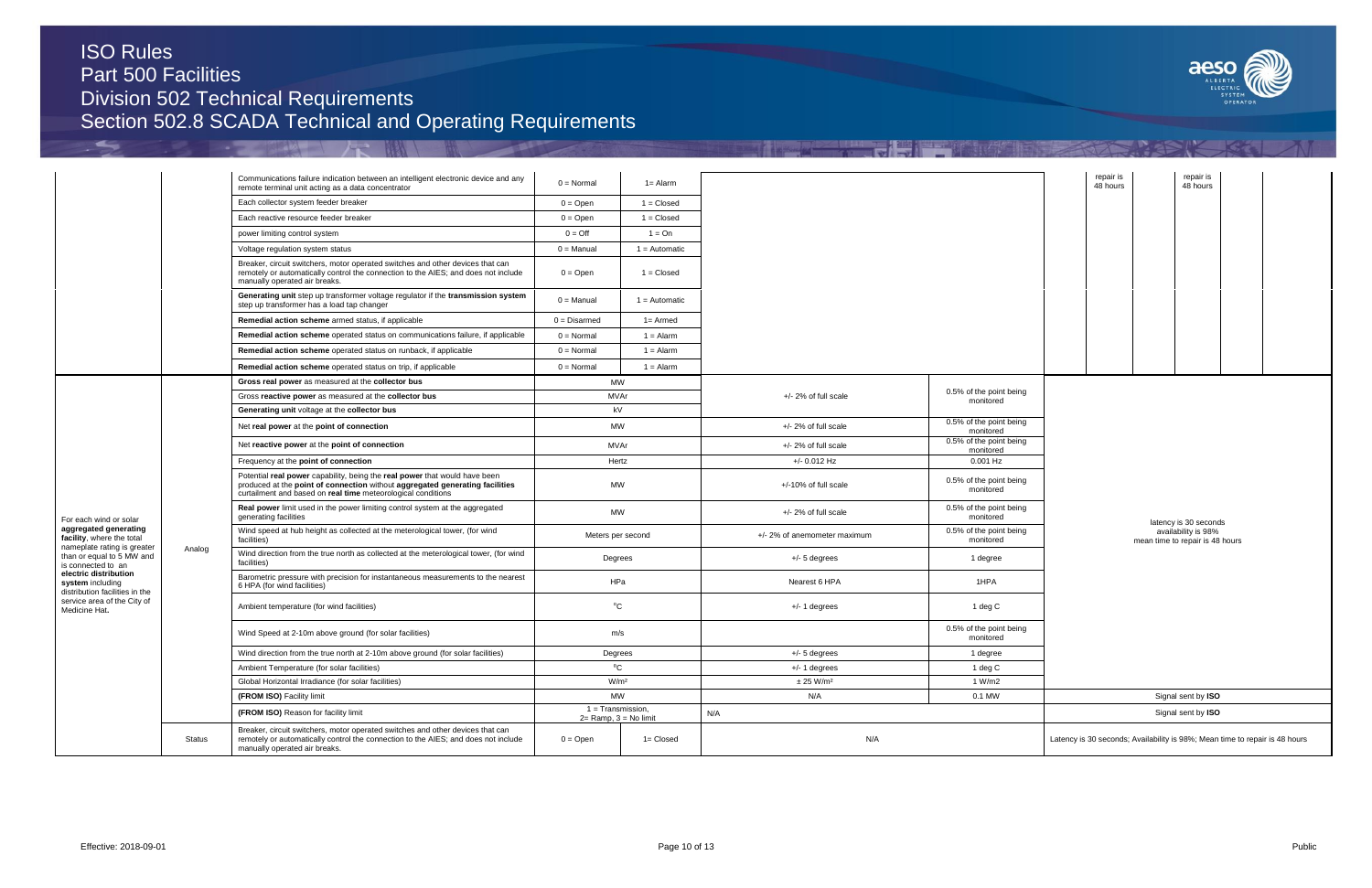$\leftarrow$ 



## **Appendix 3 – SCADA Requirements for Industrial Complexes and Loads**

| Facility /<br><b>Service</b><br><b>Description</b>         | Signal<br>Type | <b>Point Description</b>                                                                                                                                                                           | Parameter           |                 |                            |                              |            |                                    | Latency and Availability Requirements Based on Maximum Authorized Real Power |                                 |                   |                              |                                                        |  |                                                                                                                |  |
|------------------------------------------------------------|----------------|----------------------------------------------------------------------------------------------------------------------------------------------------------------------------------------------------|---------------------|-----------------|----------------------------|------------------------------|------------|------------------------------------|------------------------------------------------------------------------------|---------------------------------|-------------------|------------------------------|--------------------------------------------------------|--|----------------------------------------------------------------------------------------------------------------|--|
|                                                            |                |                                                                                                                                                                                                    |                     |                 |                            |                              |            |                                    |                                                                              |                                 | Accuracy<br>Level | <b>Resolution</b>            | Maximum<br>authorized<br>real power less<br>than 50 MW |  | <b>Maximum</b><br>authorized real<br>power equal to or<br>greater than 50 MW<br>and less than 300<br><b>MW</b> |  |
|                                                            |                |                                                                                                                                                                                                    |                     |                 |                            |                              | Latency    | Availability (%)                   | Latency                                                                      | Availability (%)                | Latency           | Availability (%)             |                                                        |  |                                                                                                                |  |
| For each                                                   | <b>Status</b>  | Communications failure alarm from remote terminal unit acting as a data concentrator for one or more generating<br>units to a transmission facility control centre (if applicable)                 | $0 = \text{Normal}$ | $1 =$<br>Alarm  |                            | N/A                          | 30 seconds | 98.0%<br>mean time to repair is    | 15 seconds                                                                   | 98.0%<br>mean time to repair is | 4 seconds         | 99.8%<br>mean time to repair |                                                        |  |                                                                                                                |  |
| facility                                                   |                | Communications failure indication between an intelligent electronic device and any remote terminal unit acting as a<br>data concentrator                                                           | $0 = Normal$        | $1 =$<br>Alarm  |                            |                              |            | 48 hours                           |                                                                              | 48 hours                        |                   | is 4 hours                   |                                                        |  |                                                                                                                |  |
|                                                            | Analog         | Real power at the point of connection                                                                                                                                                              | <b>MW</b>           |                 |                            | $0.5%$ of the                |            |                                    |                                                                              |                                 |                   |                              |                                                        |  |                                                                                                                |  |
| For each load                                              |                | Reactive power at the point of connection                                                                                                                                                          | MVAr                |                 | $+/- 2\%$ of full<br>scale | point being                  |            | 98.0%                              |                                                                              | 98.0%                           |                   | 99.8%                        |                                                        |  |                                                                                                                |  |
| facility or<br>industrial                                  |                | Voltage at the point of connection                                                                                                                                                                 | kV                  |                 |                            | monitored                    | 30 seconds | mean time to repair is<br>48 hours | 15 seconds                                                                   | mean time to repair is          | 4 seconds         | mean time to repair          |                                                        |  |                                                                                                                |  |
| complex                                                    | <b>Status</b>  | Breaker, circuit switchers, motor operated switches and other devices that can remotely or automatically control the<br>connection to the AIES; and does not include manually operated air breaks. | $0 = Open$          | $1 =$<br>Closed | N/A                        |                              |            |                                    |                                                                              | 48 hours                        |                   | is 4 hours                   |                                                        |  |                                                                                                                |  |
|                                                            | Analog         | Total Remedial action scheme load available                                                                                                                                                        | MW                  |                 | $+/- 2%$ of full           | $0.5%$ of the<br>point being |            |                                    |                                                                              |                                 |                   |                              |                                                        |  |                                                                                                                |  |
| A market                                                   |                | Amount of load armed                                                                                                                                                                               | <b>MW</b>           |                 | scale                      | monitored                    |            |                                    |                                                                              |                                 |                   |                              |                                                        |  |                                                                                                                |  |
| participant<br>with a                                      |                | Remedial action scheme circuit breaker, circuit switcher or other controllable isolating devices                                                                                                   | $0 = \text{Open}$   | $1 =$<br>Closed |                            |                              |            |                                    |                                                                              |                                 |                   |                              |                                                        |  |                                                                                                                |  |
| Remedial<br>action                                         |                | Arming status of the Remedial action scheme                                                                                                                                                        | $0 = Disarmed$      | $1 =$<br>Armed  |                            |                              | 30 seconds | 99.8%<br>mean time to repair is    | 15 seconds                                                                   | 99.8%<br>mean time to repair is | 4 seconds         | 99.8%<br>mean time to repair |                                                        |  |                                                                                                                |  |
| scheme on its<br>load facility or<br>industrial<br>complex | <b>Status</b>  | Remedial action scheme operated status on communications failure, if applicable                                                                                                                    | $0 = \text{Normal}$ | $1 =$<br>Alarm  |                            | N/A                          |            | 4 hours                            |                                                                              | 4 hours                         |                   | is 4 hours                   |                                                        |  |                                                                                                                |  |
|                                                            |                | Remedial action scheme operated status on runback, if applicable                                                                                                                                   | $0 = \text{Normal}$ | $1 =$<br>Alarm  |                            |                              |            |                                    |                                                                              |                                 |                   |                              |                                                        |  |                                                                                                                |  |
|                                                            |                | Remedial action scheme operated status on trip, if applicable                                                                                                                                      | $0 = Normal$        | $1 =$<br>Alarm  |                            |                              |            |                                    |                                                                              |                                 |                   |                              |                                                        |  |                                                                                                                |  |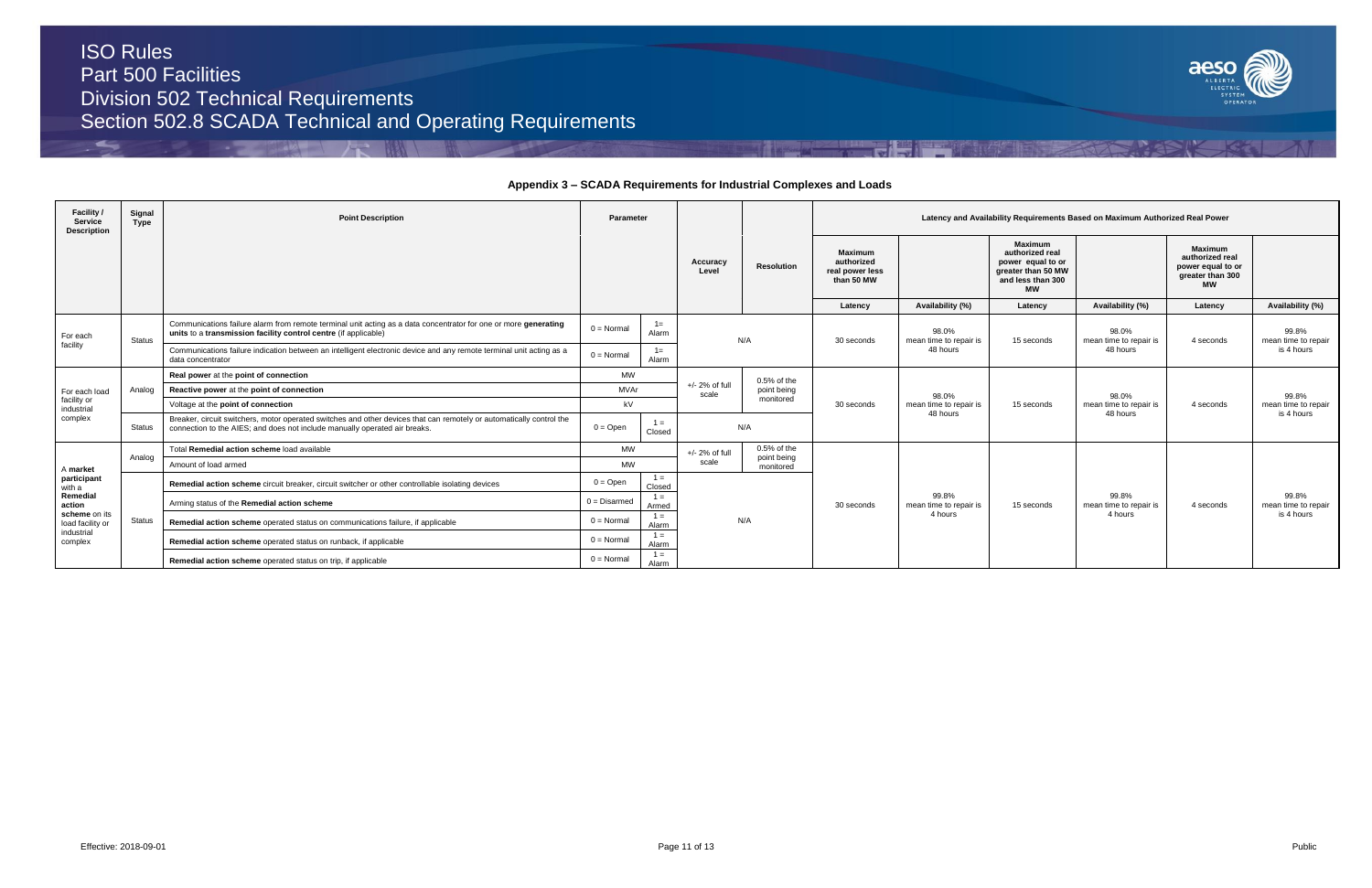$\leftarrow$ 



### **Appendix 4 – SCADA Requirements for Transmission Facilities**

|                 |                                                  | Latency and Availability Requirements Based on Transmission Voltage         |                                                                                  |
|-----------------|--------------------------------------------------|-----------------------------------------------------------------------------|----------------------------------------------------------------------------------|
| equal to 200 kV | bus operated at 60 kV or above, but less than or |                                                                             | Any one bus operated above 200 kV                                                |
| Latency         | Availability (%)                                 | Latency                                                                     | Availability (%)                                                                 |
| 0 seconds       | 98.0%<br>mean time to repair is 48 hours         | 15 seconds                                                                  | 98.0%<br>mean time to repair is 48 hours                                         |
| 0 seconds       | 98.0%<br>mean time to repair is 48 hours         | 15 seconds                                                                  | 98.0%<br>mean time to repair is 48 hours                                         |
| 0 seconds       | 98.0%<br>mean time to repair is 48 hours         | 15 seconds                                                                  | 98.0%<br>mean time to repair is 48 hours                                         |
|                 |                                                  | latency is 30 seconds; availability is 98%; mean time to repair is 48 hours |                                                                                  |
|                 |                                                  | latency is 15 seconds; availability is 98%; mean time to repair is 48 hours |                                                                                  |
|                 |                                                  | latency is 15 seconds; availability is 98%; mean time to repair is 48 hours |                                                                                  |
|                 |                                                  | latency is 30 seconds; availability is 98%; mean time to repair is 48 hours |                                                                                  |
|                 |                                                  | latency is 15 seconds; availability is 98%; mean time to repair is 48 hours |                                                                                  |
|                 |                                                  | latency is 15 seconds; availability is 98%; mean time to repair is 48 hours |                                                                                  |
| ) Seconds       | 99.8%<br>mean time to repair is 4 hours          |                                                                             | latency is 15 seconds<br>availability is 99.8%<br>mean time to repair is 4 hours |
| 0 seconds       | 98%<br>mean time to repair is 48 hours           |                                                                             | N/A                                                                              |
| N/A             |                                                  | 15 seconds                                                                  | 98%<br>mean time to repair is<br>48 hours                                        |

|                                                                                         |                |                                                                                                                                                                                    |                               |                                          |                           |                                         |                                                                             |                                                                             | Latency and Availability Requirements Based on Transmission Voltag          |               |
|-----------------------------------------------------------------------------------------|----------------|------------------------------------------------------------------------------------------------------------------------------------------------------------------------------------|-------------------------------|------------------------------------------|---------------------------|-----------------------------------------|-----------------------------------------------------------------------------|-----------------------------------------------------------------------------|-----------------------------------------------------------------------------|---------------|
| Facility /<br>Service<br><b>Description</b>                                             | Signal<br>Type | <b>Point Description</b>                                                                                                                                                           | Parameter                     |                                          | Accuracy<br>Level         | <b>Resolution</b>                       |                                                                             | Any one bus operated at 60 kV or above, but less than or<br>equal to 200 kV | Any one bus operat                                                          |               |
|                                                                                         |                |                                                                                                                                                                                    |                               |                                          |                           |                                         | Latency                                                                     | Availability (%)                                                            | Latency                                                                     |               |
| For each                                                                                | <b>Status</b>  | Communications failure alarm from remote terminal unit acting as a data concentrator for one or more generating<br>units to a transmission facility control centre (if applicable) | $0 = Normal$                  | $1 =$ Alarm                              |                           | N/A                                     | 30 seconds                                                                  | 98.0%                                                                       | 15 seconds                                                                  |               |
| substation                                                                              |                | Communications failure indication between an intelligent electronic device and each remote terminal unit acting as a<br>data concentrator                                          | $0 = Normal$                  | $1 =$ Alarm                              |                           |                                         |                                                                             | mean time to repair is 48 hours                                             |                                                                             |               |
| Bus                                                                                     | Analog         | Bus voltage line-to-line. Ring or split busses require a minimum of two voltage sources                                                                                            | kV                            |                                          | $+/- 2%$ of full<br>scale | 0.5% of the<br>point being<br>monitored | 30 seconds                                                                  | 98.0%                                                                       | 15 seconds                                                                  |               |
|                                                                                         | Status         | Breakers, circuit switchers, motor operated switches, or other remotely or automatically controllable isolating device<br>status                                                   | $0 =$ Open                    | $1 =$<br>Closed                          |                           | N/A                                     |                                                                             | mean time to repair is 48 hours                                             |                                                                             |               |
|                                                                                         |                | <b>Real power</b> as measured on the high side terminal of the transformer                                                                                                         | MW                            |                                          |                           | $0.5%$ of the                           |                                                                             |                                                                             |                                                                             |               |
| Transformer                                                                             | Analog         | <b>Reactive power</b> as measured on the high side terminal of the transformer                                                                                                     | <b>MVAr</b>                   |                                          | +/- 2% of full<br>scale   | point being                             |                                                                             |                                                                             |                                                                             |               |
| winding<br>greater than                                                                 |                | Transformer voltage regulation setpoint if the transformer has a load tap changer                                                                                                  | kV                            |                                          |                           | monitored                               | 30 seconds                                                                  | 98.0%<br>mean time to repair is 48 hours                                    | 15 seconds                                                                  |               |
| 60 kV                                                                                   |                | Transformer tap position if the step up transformer has a load tap changer                                                                                                         | Tap position                  |                                          | Integer Value             | $\mathbf{1}$                            |                                                                             |                                                                             |                                                                             |               |
|                                                                                         | <b>Status</b>  | Load tap changer                                                                                                                                                                   | 0 = Manual                    | $1 =$<br>Automatic                       | N/A                       |                                         |                                                                             |                                                                             |                                                                             |               |
|                                                                                         |                | Reactive power of switchable reactive power resource - capacitor bank (positive polarity) or reactor (negative<br>polarity)                                                        | <b>MVAR</b>                   |                                          | +/- 2% of full            | $0.5%$ of the                           |                                                                             | latency is 30 seconds; availability is 98%; mean time to repair is 48 hours |                                                                             |               |
| Reactive                                                                                | Analog         | Reactive power of dynamic reactive power resource - SVC, synchronous condenser, or other similar device                                                                            |                               |                                          | scale                     | point being<br>monitored                |                                                                             |                                                                             | latency is 15 seconds; availability is 98%; mean time to repair is 48 hours |               |
|                                                                                         |                | Voltage setpoint of dynamic reactive power resource - SVC, synchronous condenser, or other similar device                                                                          | kV                            |                                          |                           |                                         |                                                                             |                                                                             | latency is 15 seconds; availability is 98%; mean time to repair is 48 hours |               |
| Resources                                                                               |                | Reactive power resource control device - capacitor bank or reactor                                                                                                                 | $0 = \text{Off}$              | $1 = On$<br>$0 = \text{Off}$<br>$1 = On$ |                           |                                         |                                                                             |                                                                             | latency is 30 seconds; availability is 98%; mean time to repair is 48 hours |               |
|                                                                                         | <b>Status</b>  | Reactive power resource control device - SVC, synchronous condenser, or other similar device                                                                                       |                               |                                          |                           | N/A                                     | latency is 15 seconds; availability is 98%; mean time to repair is 48 hours |                                                                             |                                                                             |               |
|                                                                                         |                | Automatic voltage regulation status for dynamic reactive power resource - SVC, synchronous condenser, or other<br>similar device                                                   | $0 = \text{Off}$              | $1 = On$                                 |                           |                                         |                                                                             | latency is 15 seconds; availability is 98%; mean time to repair is 48 hours |                                                                             |               |
|                                                                                         |                | Remedial action scheme circuit breaker, circuit switcher or other controllable isolating devices                                                                                   | $0 =$ Open                    | $1 =$<br>Closed                          |                           |                                         |                                                                             |                                                                             |                                                                             |               |
| Remedial                                                                                |                | Remedial action scheme armed status, if applicable                                                                                                                                 | $0 =$<br>Disarmed             | $1 =$ Armed                              |                           |                                         |                                                                             | 99.8%                                                                       |                                                                             | latency is 1! |
| Action<br>Scheme                                                                        | <b>Status</b>  | Remedial action scheme operated status on communications failure, if applicable                                                                                                    | $0 = \text{Normal}$           | $1 =$ Alarm                              |                           | N/A                                     | 30 Seconds                                                                  | mean time to repair is 4 hours                                              | mean time to rep                                                            | availability  |
|                                                                                         |                | Remedial action scheme operated on equipment overload, if applicable                                                                                                               | $0 = Normal$                  | $1 =$ Alarm                              |                           |                                         |                                                                             |                                                                             |                                                                             |               |
|                                                                                         |                | Remedial action scheme operated status on trip, if applicable                                                                                                                      | $0 = Normal$                  | $1 =$ Alarm                              |                           |                                         |                                                                             |                                                                             |                                                                             |               |
| Transmission                                                                            |                | <b>Real power</b>                                                                                                                                                                  | MW                            |                                          | +/- 2% of full            | $0.5%$ of the                           |                                                                             |                                                                             |                                                                             |               |
| line where<br>the nominal                                                               | Analog         | <b>Reactive power</b>                                                                                                                                                              | MVAr                          |                                          | scale                     | point being<br>monitored                |                                                                             |                                                                             |                                                                             |               |
| voltage is<br>greater than<br>or equal to<br>Status<br>60 kV and<br>less than 200<br>kV |                | Breakers, circuit switchers, motor operated switches, or other remotely or automatically controllable isolating device<br>status                                                   | $1 =$<br>$0 =$ Open<br>Closed |                                          |                           | N/A                                     | 30 seconds                                                                  | 98%<br>mean time to repair is 48 hours                                      |                                                                             |               |
| Transmission                                                                            |                | Real power                                                                                                                                                                         | <b>MW</b>                     |                                          |                           | 0.5% of the                             |                                                                             |                                                                             |                                                                             |               |
| line where                                                                              | Analog         | Reactive power                                                                                                                                                                     | MVAr                          |                                          | +/- 2% of full<br>scale   | point being                             |                                                                             |                                                                             |                                                                             |               |
| the nominal<br>voltage is                                                               |                | Line side voltage                                                                                                                                                                  | kV                            |                                          |                           | monitored                               |                                                                             | N/A                                                                         | 15 seconds                                                                  |               |
| equal to or<br>greater than<br>200 kV                                                   | <b>Status</b>  | Breakers, circuit switchers, motor operated switches, or other remotely or automatically controllable isolating device<br>status                                                   | $0 = Open$                    | $1 =$<br>Closed                          |                           | N/A                                     |                                                                             |                                                                             |                                                                             |               |